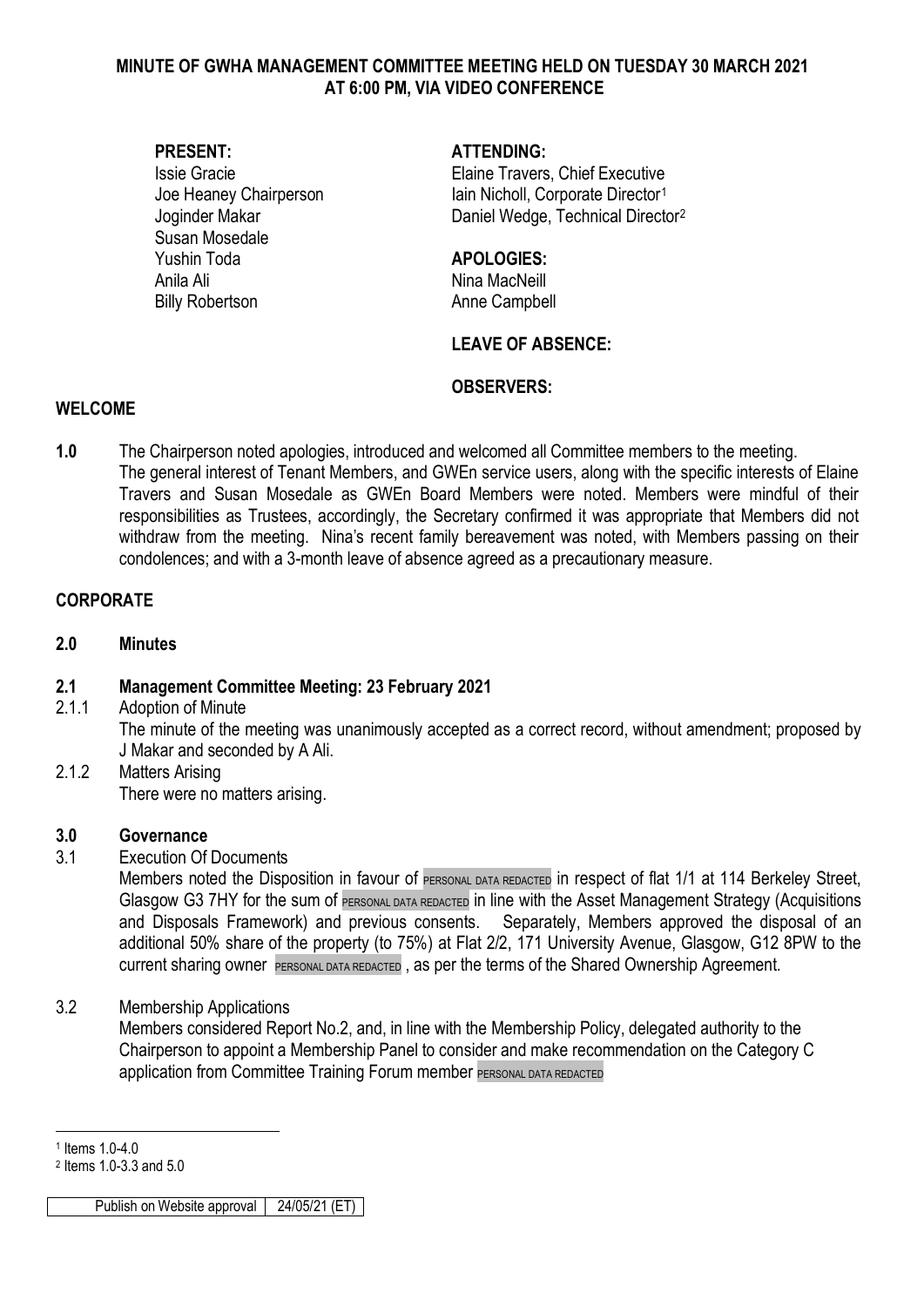3.3 Registers: Notifiable Events / Data Breaches / Payments and Benefits Report No. 3 was considered. Members discussed NE 1003649, welcoming early signs of recovery in rent collection performance, and noting proactive engagement with contractors and utility companies to address the ongoing covid-impact on voids/relets. Members agreed there was value in retaining the regular reporting against this NE, subject to review September 2021.

Members moved to consider NE 1004349, discussing the pre-NE timeline, the Action Plan and Risk Management updates. The Office Bearer appointment of independent consultants for the NE and H&S review was endorsed; and the further actions and delegated authorities to ensure advancement of works as a priority were approved. A brief supplementary presentation opened the discussion on the impending 2021/22 Engagement Plan and regulatory status "compliant (under review)", with Members fully acknowledging the concerns raised by the SHR around the management of the H&S incident, the timing of the NE and the associated regulatory compliance. Members confirmed a clear understanding of the potential outcomes from the regulatory review, and committed to fully engaging with the SHR to provide the necessary levels of assurance of learning from this experience, and with a view to demonstrating the NE as an exception to GWHA's embedded robust governance and compliance culture.

There were no data breaches or payments and benefits to report.

### 3.4 SHR Regulatory Standards Compliance

Report No.4 was considered, and the extensive evidence supporting the compliance self-assessment was acknowledged by Members as integral to the preparation of the 2021 Annual Assurance Statement. Notwithstanding the live NE reporting, Members were assured of accurate and appropriate assessment, agreeing regulatory compliance and non-material actions. Comment regarding the format/layout of the document was noted for review.

#### 3.6 GWEn Business Review

Report No 5 was considered. Members reviewed GWEn's business documents, approving unanimously the 2021/22 Business Plan (including the section 5.0 amendment), Budget and Service Level Agreement; and noting the potential interests in Board appointments for consideration at the planned review in August, in line with succession planning focus.

### 3.7 MC Appraisals

Report No.6 was considered. Full compliance against the appraisal framework was noted, and Members were reminded to complete the Board Performance Forms by 31/03/21 to ensure 100% regulatory and Rules compliance. Members considered the Chairperson's recommendations, resolving to permit J Makar and Y Toda to stand for re-election, where appropriate.

#### 3.8 Freedom of information Policy Review

Report No.7 was considered. The outcome of the systems audit "full assurance" was welcomed; and the revised Policy and Performance Indicators were approved in the context of the equalities, risk and compliance assessments.

#### **4.0 Finance**

4.1 Management Accounts to 31 January 2021

Members considered Report No. 8, approving unanimously the Management Accounts. Members noted the impact of the global pandemic on services, planned maintenance, interest rates and surplus for the period, and acknowledged the strong financial position, including fully cashed backed assets and lender covenant compliance.

4.2 Final Budget 2021/22

Report No. 9 was considered and the final budget for 2021/22 was approved unanimously. Members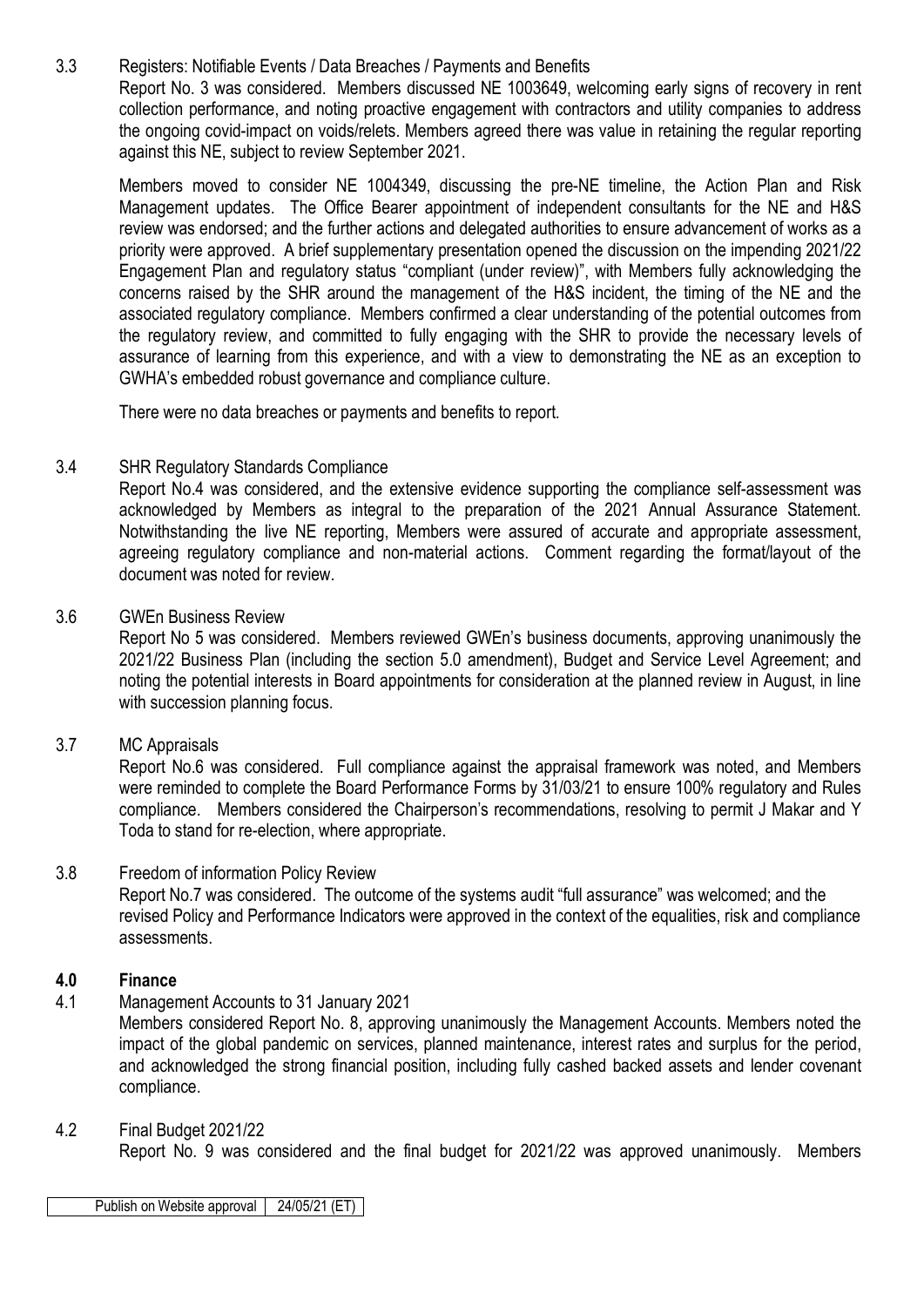recognised the prudent planning, and agreed close monitoring of performance in the prevailing economic climate.

4.3 30 Year cashflow

Report No. 10 was considered, with Members recognising the challenges of forecasting in these unprecedented times. The 30-year cash flow was approved, with Members acknowledging strong current and future cash flow position.

# **SERVICES**

## **5.0 Technical**

- 5.1 Procurement Strategy Members considered Report No. 11, approving the Procurement Strategy 2021-26, including the revised procurement guide, and the ambitious planned procurement activity for 2021-22 and summary 5-year plan.
- 5.1.1 PDP 2020/21 update and 2021/22 Draft Plan Members considered Report No.12, noting progress against the 2020/21 PDP and approving the guideline 2021/22 Plan.
- 5.2 Procurement Report:<br>5.2.1 Fall Arrest Systems
- **Fall Arrest Systems**

Report No.13 was considered. Members noted the award of contract on a 3-year term (+1 +1 subject to KPI's<sup>3</sup>) in line with delegated authority, Procurement Policy and covid adjusted procedures, regulatory compliance, and 2020/21 budget provision.

# **6.0 Regeneration**

6.1 Dover Street

Report No.14 was considered, with Members welcoming the January 2021 site start as a significant milestone.

6.2 BBH: 25 Burnbank Gardens

Report No.15 was considered, with Members noting progress, in particular planning approval granted 09/03/21.

6.3 Remodelling Projects

Report No.16 was considered. Members accepted the final account, agreed deduction of damages for late completion, and approved repayment of grant to GCC aligned to the under-spend in works costs.

# **OTHER BUSINESS**

**7.0 Any Other Urgent Business**

There was no other business.

# **8.0 Items For Future Agendas**

ICT Strategy Review and Compliance : 20/04/21 Major Repairs Policy: 20/04/21 Corporate Plan 2021/22 EWI[4](#page-2-1) Technical Appraisal

**9.0 Date Of Next Meeting** MC Corporate 20 April 2021

# **CLOSE**

-<sup>3</sup> Key Performance Indicators

<span id="page-2-1"></span><span id="page-2-0"></span><sup>4</sup> External Wall Insulation

Publish on Website approval 24/05/21 (ET)